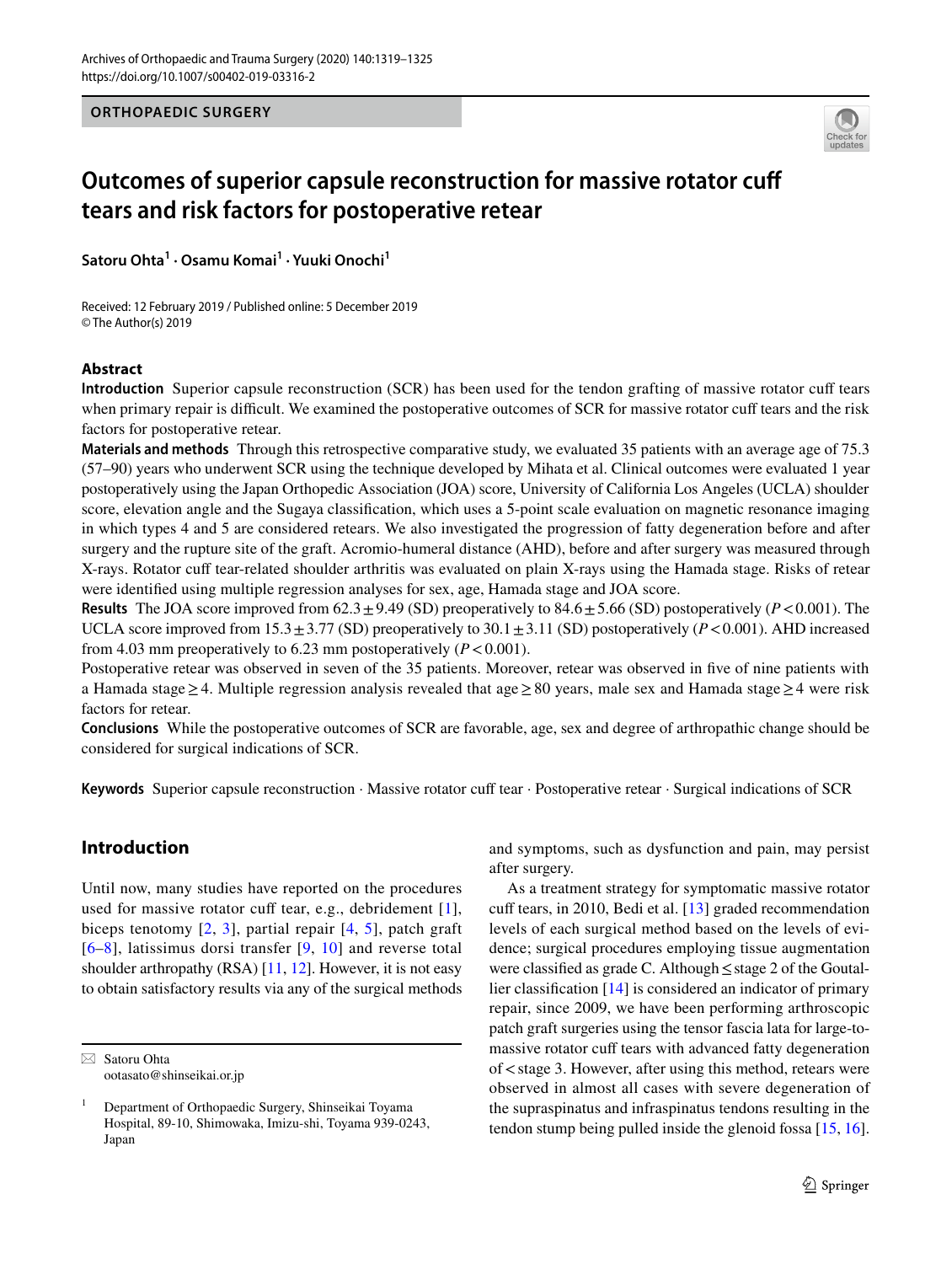Therefore, in 2011, we adapted the superior capsule reconstruction (SCR) method developed by Mihata et al. [\[17](#page-6-8)[–20](#page-6-9)]. Although SCR has been recently developed in Japan and has only a short history, it reportedly has better advantages than arthroscopic patch graft surgeries in terms of retear rate, elevation angles and indications [[15,](#page-6-6) [16\]](#page-6-7). Further, SCR may be a rational treatment option for relatively young patients with joint-conserving surgery and non-recoverable RCT. In contrast, it is a technically difficult procedure that requires extension of operation time and the risk of associated complications, such as infection, often increases; moreover, the materials needed and the efects of using SCR are not yet established [[21\]](#page-6-10). Satisfactory results have been reported in SCR which surpasses other treatment outcomes and is becoming popular, and few studies have reported on the postoperative results and indications. Here we assessed (1) the outcome after SCR and determined (2) the risk factors for retear after SCR.

# **Materials and methods**

### **Patient selection**

This retrospective study included 35 patients who underwent SCR and was approved by the ethics committee of Shinseikai Toyama Hospital, Japan. In addition, informed consent was obtained from all patients included in this study. All surgeries for massive rotator cuff tears for which primary repair was difficult were performed between 2011 and 2015 by the same surgeon. Few reports have mentioned the condition of primary repair. Arthroscopy during surgery was used to determine if primary repair was possible. The primary repair was considered difficult if the torn tendon did not reach the original footprint even after sufficient mobilization  $[20]$  $[20]$  and when it arrived as primary repair. In addition, torn tendon reaches to the inside of greater tuberosity; cases where partial repair was possible were not indicated for this operation. The exclusion criteria were anterior upward migration such as Hamada classifcation type V, cervical spondylotic muscular atrophy, axillary nerve palsy, deltoid dysfunction and infection. There were 2 of 35 cases in which only SCR was performed without immobilization because there was no instability for massive rotator cuff tears with a history of shoulder joint dislocation. This study also included patients with grade 3 or higher fatty degeneration of the supraspinatus and infraspinatus tendons, according to the Goutallier classifcation [[14\]](#page-6-5) on preoperative magnetic resonance imaging (MRI). Plain X-rays of the shoulders of patients with cuff tear-related arthritis were evaluated using the Hamada stage score  $[22]$  $[22]$ ; stage 1 ( $n=9$ ) was indicated by minimal radiographic changes, stage 2 ( $n=15$ ) by narrowing of the subacromial space to  $<$  5 mm, stage 3 ( $n=$  3) by erosion and acetabulization of the acromion caused by superior migration of the humeral head, stage 4a (*n*=4) by glenohumeral arthritis and stage 4b  $(n=5)$  by acetabulization and stage 5  $(n=0)$  by the presence of humeral head osteonecrosis. SCR was not medically indicated toward stage 5 cases; hence, no such patient was included in the study.

#### **Patient assessment**

The patients were periodically assessed from the preoperative to the fnal postoperative observation stages. Patient assessments were conducted by three of our hospital's senior doctors and specialists. Shoulder joint range of motion (ROM), including fexion and internal and external rotation without shoulder abduction, was measured at every visit and the Japan Orthopedic Association (JOA) and University of California Los Angeles (UCLA) scores were used for clinical evaluation. In addition, the occurrence of complications during and after surgery was assessed.

### **Surgical technique**

Surgery was performed using the traction method with the patient in the lateral decubitus position (two-directional) under general anesthesia. The rotator cuff tear size was measured after confirming the difficulty to pull the tendons to greater tuberosity with sufficient attempts to mobilize the cuff tendon under arthroscopy. We measured the length (mediolateral dimension) and width (anteroposterior dimension) using a probe and created a 3–5-cm large tear and 5 cm or more massive tear. The fascia of the disinfected ipsilateral thigh was collected, and a graft of 6–8 mm thickness was prepared. In patients with a history of ipsilateral total hip arthroplasty, the iliotibial band was collected for graft preparation. The medial side of the graft was sutured to the glenoid superior tubercle and the lateral side was sutured using the suture-bridge method after inserting an anchor lateral into the greater tuberosity, in accordance with the procedure reported by Mihata et al. [\[20\]](#page-6-9). The posterior end of the graft was sutured to the infraspinatus tendon in a sideto-side fashion.

#### **Postoperative rehabilitation**

Postoperative rehabilitation was performed in accordance with the rehabilitation program for large-to-massive cuff tears followed at our hospital. The shoulder joint was stabilized using a shoulder abduction orthosis for 3 weeks postoperatively. Hand and elbow movements were resumed on postoperative day 2. Passive shoulder ROM training (elevation in the scapular plane) was initiated from postoperative week 3, internal and external rotation from week 4 and the abduction brace was removed during postoperative week 6.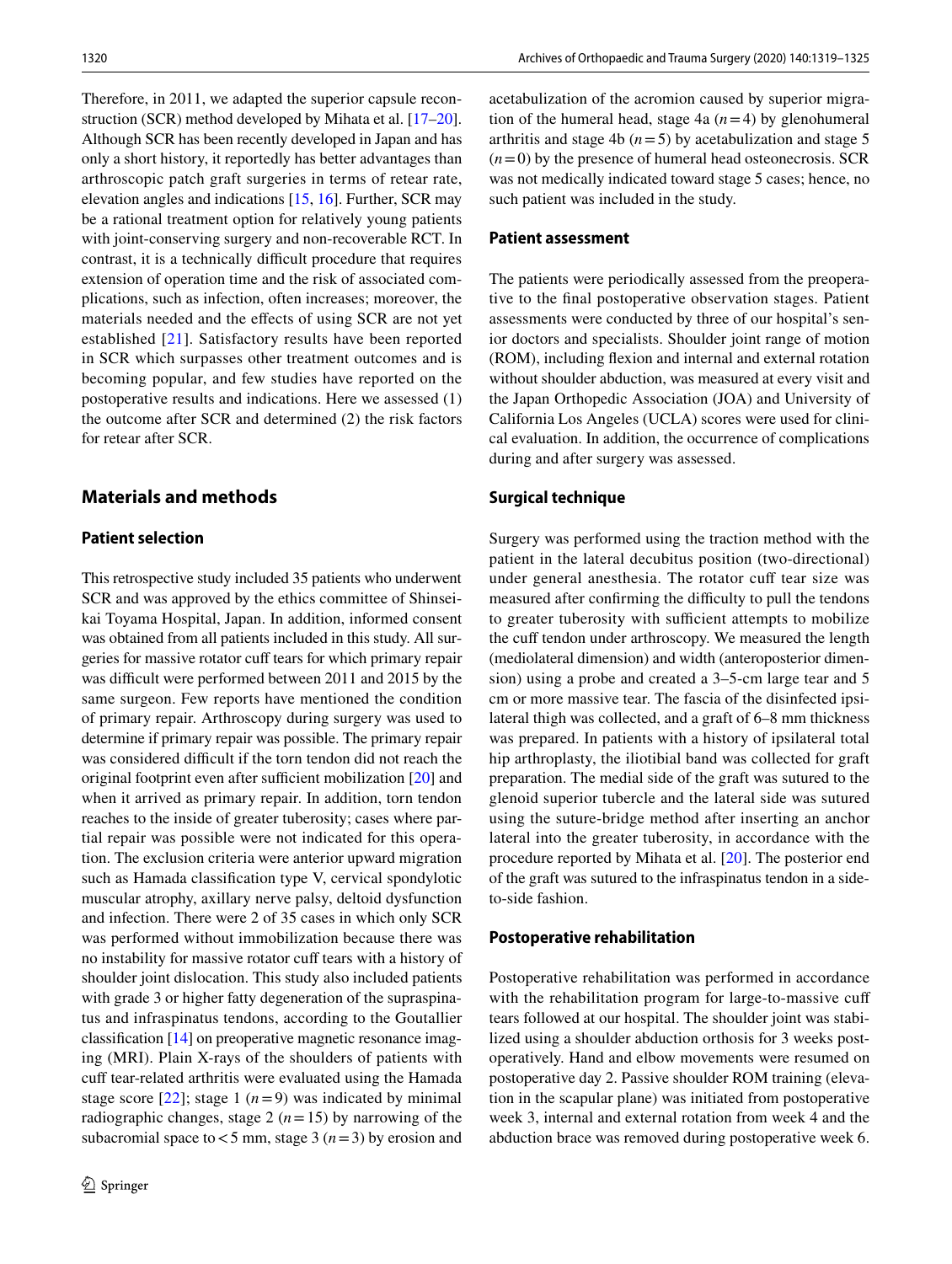Active-assisted exercise was initiated from postoperative week 6 or 7, whereas active movements and resistive exercise were allowed from postoperative week 8 or 9 and from postoperative week 12 onward.

#### **X‑ray evaluation**

Before surgery, 1 year after surgery, and at fnal observation, we acquired radiography images in four directions: front and rear directions in the middle of the upper arm, oblique frontal view, axial view and scapular Y-view. We also evaluated AHD. Radiographic assessments were conducted by three of our hospital's senior doctors and specialists.

#### **Assessment of repair integrity**

The state of postoperative rotator cuff repair was evaluated using MRI performed with a 1.5-T scanner (Siemens Symphony; Siemens, Munich, Germany). MRI was performed at 3, 6, and 12 months after surgery and every year thereafter, and the results were double checked with a radiologist. Repair integrity was classifed on the sagittal and coronal sections of T2-weighted images, according to a five-point scale of Sugaya classifcation [\[23](#page-6-12)]; type I was indicated by sufficient thickness with homogeneously low intensity, type II by sufficient thickness with partial high intensity, type III by insufficient thickness without discontinuity, type IV by the presence of a minor discontinuity and type V by the presence of a major discontinuity. Types 4 and 5 indicated either retear or non-healing. For evaluation of cuff integrity of graft tendon using Sugaya classifcation, MRI evaluation was performed before and after surgery in all patients. We performed MRI at 3 months, 6 months, 1 year and 2 years after surgery. For 18 patients, we could not perform MRI during the second year. Furthermore, according to the classifcation of Lim et al. [[24,](#page-6-13) [25\]](#page-6-14) as a graft tear pattern, type 1 graft tear was defned as a failure at lateral row of the anchor in which no tissue remained on the footprint and type 2 graft tear was defned as a failure that occurred immediately medial to the medial-row of the anchor in which remnant graft tissue was observed at the insertion site. In addition, the progression of fatty degeneration in SSP, ISP and SubS was investigated using Goutallier classifcation [[14\]](#page-6-5).

#### **Statistical analysis**

Statistical data were analyzed using the  $\chi^2$  test, Wilcoxon signed-rank test and multiple regression analyses (with sex, age, Hamada stage and JOA scores as the adjusted factors). *P*<0.05 was considered statistically significant.

#### **Results**

The study included 35 patients [18 males and 17 females; mean age: 75.3 (SD 7.17; range 57–90) years] who were followed up for at least 1 year postoperatively [mean follow-up duration: 40.6 (SD 17.1; range 12–62) months]. As a graft, the iliotibial band was obtained from four patients and the tensor fascia lata was obtained from 31 patients (Table [1](#page-2-0)). The pre- and post-operative JOA and UCLA scores improved from 62.3 (SD 9.49; range 40–78) to 84.6 (SD 5.66; range 74–98) (*P*<0.001) and from 15.3 (SD 3.77; range 8–23) to 30.1 (SD 3.11; range 23–35) points (*p*<0.001), respectively.

AHD improved from 4.03 (SD 1.71; range 1.6–8.2) mm preoperatively to 6.23 (SD 1.72; range 2.8–10.1) mm (*P*<0.001) at 1 year postoperatively.

In the no-retear group, it improved from 3.63 (SD 1.44; range 1.6–7.8) mm preoperatively to 6.62 (SD 1.46; range 2.8–10.1) mm  $(p<0.001)$  postoperatively, but no change was observed in the retear group from 5.24 (SD 2.12; range 2.7–8.2) mm preoperatively to 4.39 (SD 0.96; range 3.3–6) mm  $(P=0.575)$  postoperatively (Table [2\)](#page-3-0).

In seven patients (20%; six males; five were  $aged \geq 80$  years), retear occurred within 1 year postoperatively. In all seven patients, retear was confrmed by MRI at 3 months. Among the 7 cases, the retear at the graft site was of type 1 in 5 (71.4%) and type 2 in 2 (28.6%). When comparing pre- and post-operative JOA scores according to the presence or absence of retear, signifcant improvement was observed; the pre- and post-operative scores were 59.9 (SD 9.44; range 46–72) and 81.4 (SD 4.47; range 74–88)  $(P=0.018)$  in the retear group and 62.9 (SD 9.58; range 40–78) and 85.4 (SD 5.71; range 74–98) (*P*<0.001) in the no-retear group, respectively. Regarding the scapular elevation angle, no signifcant diference was observed in the

<span id="page-2-0"></span>**Table 1** Patient characteristics

| Characteristic         | Categories        | Number (percent) |
|------------------------|-------------------|------------------|
| Age at surgery (years) | Mean              | 75.3             |
|                        | SD                | $\pm 7.17$       |
| <b>Sex</b>             | М                 | 18 (51.4)        |
|                        | F                 | 17(48.6)         |
| Graft                  | Tensor fascialata | 31 (88.6)        |
|                        | Iliotibial band   | 4 (11.4)         |
| Hamada classification  | Stage 1           | 9(25.7)          |
|                        | Stage 2           | 15(42.9)         |
|                        | Stage 3           | 2(5.7)           |
|                        | Stage 4a          | 4(11.4)          |
|                        | Stage 4b          | 5(14.3)          |
|                        | Stage 5           | 0(0)             |

*M* male, *F* female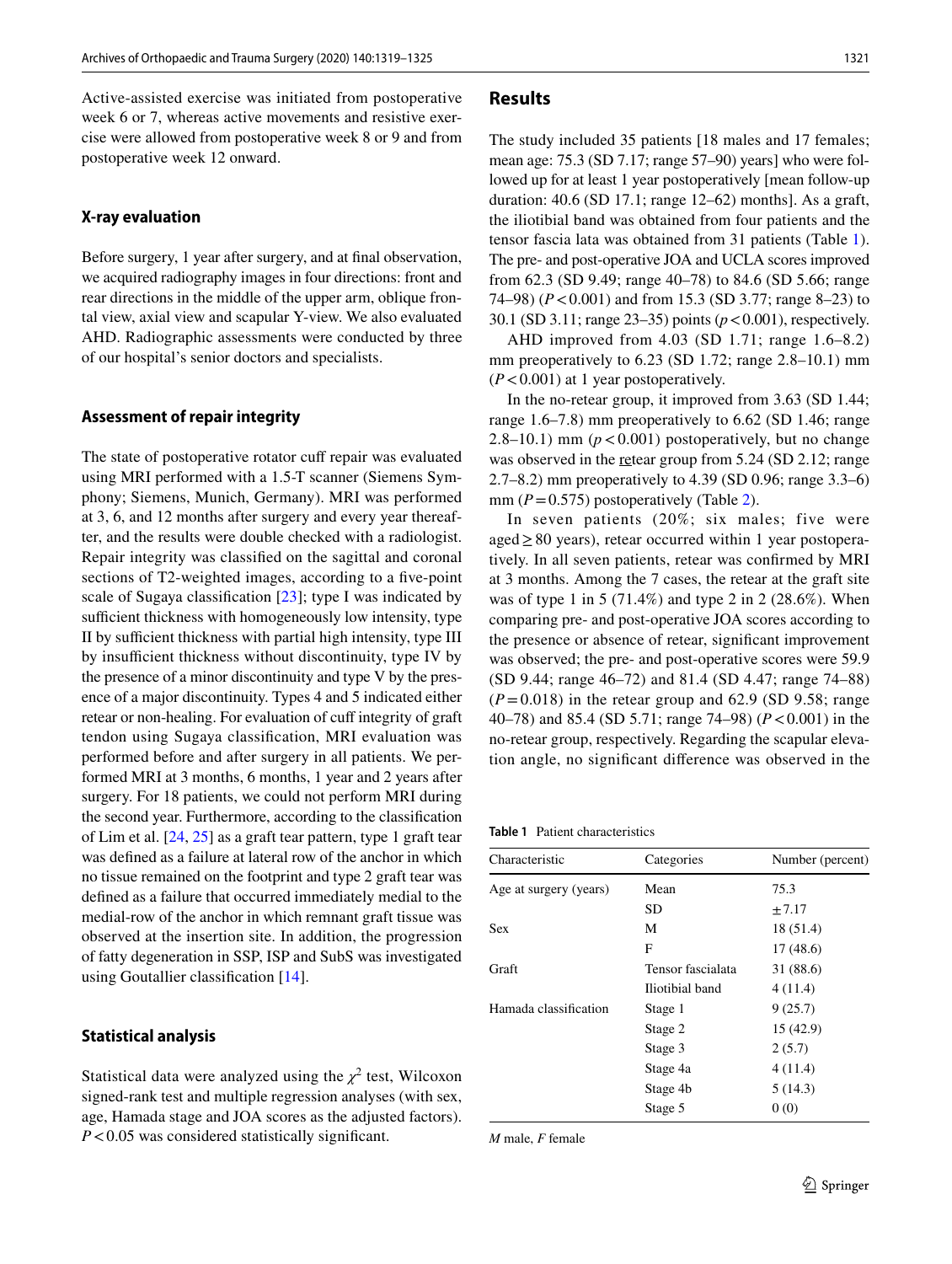<span id="page-3-0"></span>

|                    | Preoperative    | Postoperative   | P value |
|--------------------|-----------------|-----------------|---------|
| $AHD$ (mm)         |                 |                 |         |
| Total              | $4.03 \pm 1.71$ | $6.23 + 1.72$   | < 0.001 |
| No-retear group    | $3.63 \pm 1.44$ | $6.62 + 1.46$   | < 0.001 |
| Retear group       | $5.24 \pm 2.12$ | $4.39 + 0.96$   | 0.575   |
| Fatty degeneration |                 |                 |         |
| <b>SSP</b>         | $3.09 \pm 0.78$ | $3.31 \pm 0.76$ | 0.069   |
| <b>ISP</b>         | $2.00 \pm 0.80$ | $2.09 \pm 0.85$ | 0.529   |
| SubS               | $1.57 \pm 0.70$ | $1.49 \pm 0.70$ | 0.109   |

*AHD* acromio-humeral distance, *SSP* supraspinatus, *ISP* infraspinatus, *SubS* subscapularis



<span id="page-3-1"></span>Fig. 1 Elevation angles after surgery. Significant differences were observed in the elevation angle after surgery between the retear and no-retear groups

retear group pre- and post-operatively [70.4° (SD 56.7°; range 20°–160°) vs. 96.7° (SD 53.7; range 30°–170°), respectively;  $P = 0.050$ ; however, in the no-retear group, a significant difference was observed [105.5° (SD 53.6°; range 0°–170°) vs. 145.0° (SD 38.5°; range 60°–180°), respectively;  $P = 0.001$ . Furthermore, a significant difference was noted in the post-operative elevation angle  $(P < 0.001)$ ; Fig. [1](#page-3-1)) between the retear and no-retear groups.

Furthermore, the retear rate was 7.4% and 62.5% for patients with Hamada stages  $1-3$  and stage  $> 4$ , respectively  $(P=0.003)$ . Multiple regression analyses revealed that the risk factors for retear included age  $\geq 80$  years  $(P=0.014)$ , Hamada stage  $\geq 4$  ( $P=0.034$ ) and male sex

#### <span id="page-3-2"></span>**Table 3** Results of the multiple regression analyses

|                     | Co-efficient | Standard error | P value |
|---------------------|--------------|----------------|---------|
| $Age \geq 80$ years | 0.349        | 0.133          | 0.014   |
| Male sex            | 0.237        | 0.111          | 0.040   |
| Preoperative JOA    | $-0.008$     | 0.006          | 0.188   |
| Postoperative JOA   | $-0.002$     | 0.011          | 0.880   |
| Hamada stage 4      | 0.296        | 0.133          | 0.034   |

The multiple regression analyses revealed that age≥80 years  $(P=0.014)$ , Hamada stage  $\geq 4$  ( $P=0.034$ ) and male sex ( $P=0.040$ ) were risk factors for postoperative retear

Coefficient of determination representing the degree of influence; the closer the value is to 1, the higher is the impact

*JOA* Japan Orthopedic Association score

<span id="page-3-3"></span>**Table 4** Comparison of preoperative fatty degeneration between the retear and no-retear groups

| Preoperative | Retear group    | No-retear group | P value |
|--------------|-----------------|-----------------|---------|
| <b>SSP</b>   | $3.13 + 0.99$   | $3.07 + 0.73$   | 0.834   |
| <b>ISP</b>   | $2.10 + 1.20$   | $2.00 + 0.60$   | 0.809   |
| SubS         | $1.75 \pm 1.04$ | $1.52 + 0.58$   | 0.773   |

*SSP* supraspinatus, *ISP* infraspinatus, *SubS* subscapularis

 $(P=0.040)$  (Table [3\)](#page-3-2). Both preoperatively and postoperatively, neither SSP, ISP nor SubS showed improvement or progress of fatty degeneration (Table [2](#page-3-0)). In the retear and no-retear groups, preoperative fatty degeneration was 3.13 (SD 0.99) and 3.07 (SD 0.73) (*P* = 0.834) for SSP, 2.10 (SD 1.20) and 2.00 (SD 0.60) (*P*=0.809) for ISP and SubS of 1.75 (SD 1.04) and 1.52 (SD 0.58) (*P* = 0.773) (Table [4\)](#page-3-3). Regarding complications, anchor dislodgement at the greater tuberosity was observed in one patient during surgery and severe infammatory synovitis, which was treated by arthroscopic debridement, was observed postoperatively in one. None of the patients had postoperative infections at the graft surgical or harvest sites.

# **A case of retear**

An 81-year-old male underwent SCR for traumatic massive rotator cuff tear caused by a fall. However, MRI performed at 3 months postoperatively revealed retear at the greater tuberosity (Fig. [2](#page-4-0)a, b). Rehabilitation was continued but no improvement was seen and reverse shoulder arthroplasty was performed 1 year after SCR (Fig. [2](#page-4-0)c). One year later, the elevation had improved to 120°.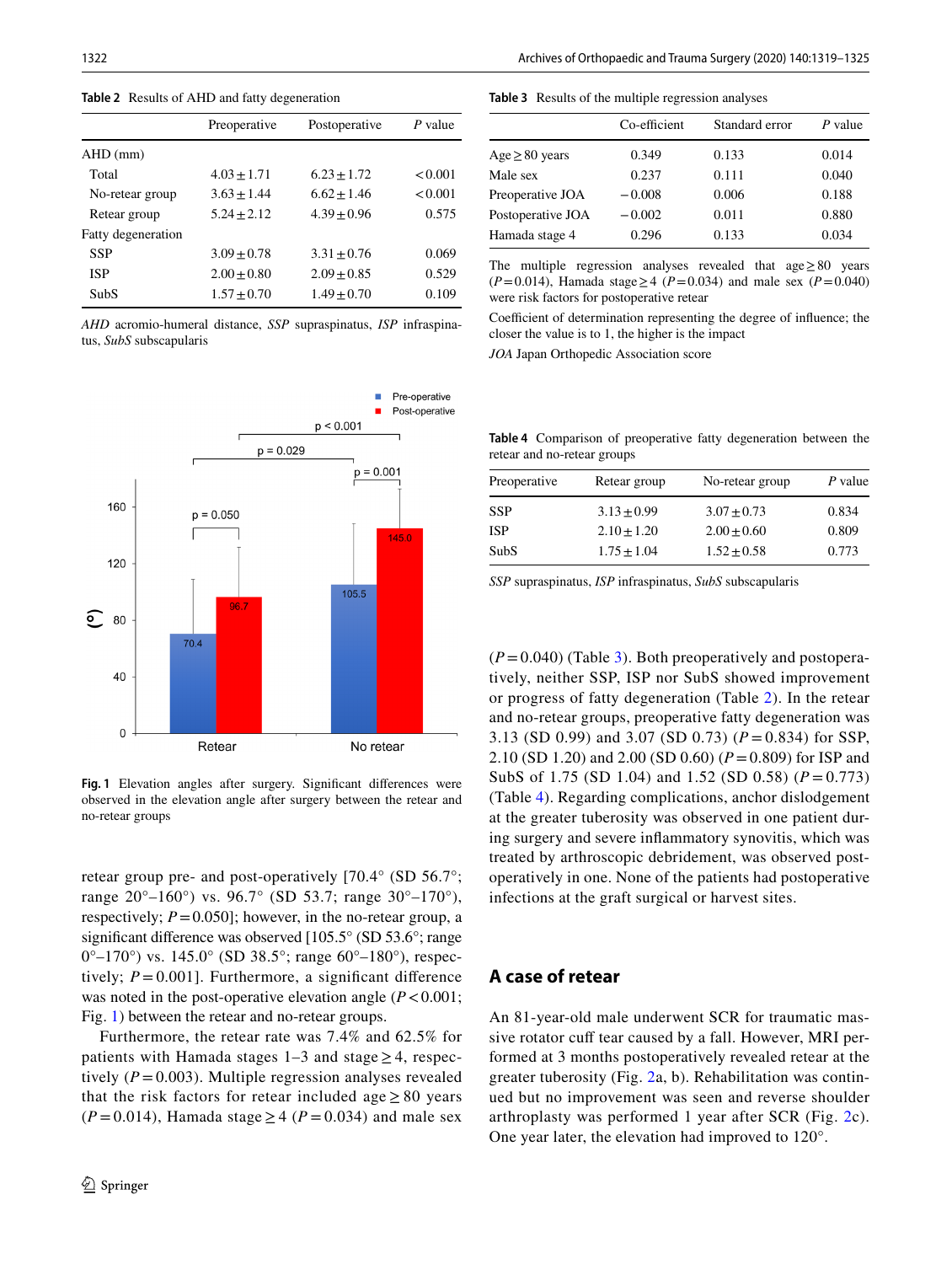

<span id="page-4-0"></span>**Fig. 2** Retear cases. **a** Retear (Sugaya classifcation type IV) is observed in the graft at the greater tuberosity on T2-weighted MRI. **b** Schema of graft tear. **c** Reverse shoulder arthroplasty was performed 1 year postoperatively

# **Discussion**

At our hospital, we have been performing arthroscopic patch grafting since 2009 for patients in whom primary repair was impossible. However, the retear rate was 50%. Even if patch grafting is performed on the degenerated remnant tendon, biological repair is difficult. Mori et al.  $[26]$  $[26]$  classified cases with Goutallier's classifcation≤stage 2 (stage 1 or 2) indicating muscle fatty degeneration of the shoulder joint rotator cuff muscles as low grade and those with  $\geq$  stage 3 or 4 as high grade; for low grade cases, the retear rate was reportedly 20.8% in the performed patch surgery. In our case performed in 2016 [\[16](#page-6-7)], the retear rate was as high as 50% because 7 of 8 cases of patch surgery were classifed as≥stage 3. With regard to the degree of retraction of the torn tendon, Boileau et al. [[27\]](#page-6-16) classifed the stumps of the supraspinatus tendon tears observed under arthroscopy on the coronal plane (stage I, minor retraction located outside the articular cartilage; stage II, moderate head extraction of the humeral head but not reaching the joint cavity; stage III, severe retraction reaching the joint cavity; stage IV, massive tear drawn inside the joint cavity. The stage IV cases in which the degeneration of supraspinatus and infraspinatus was advanced and the stump of the tendon was pulled inward from the glenoid cavity were all re-ruptured in our study), and it was considered as a difficult patch surgery case [[15,](#page-6-6) [16](#page-6-7)]. Therefore, we switched the surgical strategy to SCR, the procedure developed by Mihata et al. [[20](#page-6-9)] In SCR, superior migration of the humeral head is suppressed and glenohumeral joint stabilization is achieved by attaching the graft to the glenoid superior tubercle and greater tubercle of the humerus  $[17, 20]$  $[17, 20]$  $[17, 20]$ . As for the significance of AHD reduction, as suggested by Goutallier et al. [\[28](#page-6-17)], AHD suggests humeral head elevation due to rotator cuff tearing and particularly leads to decreased force coupling owing to infraspinatus tendon tearing.

In our case  $[16]$  $[16]$ , the patch graft showed no improvement in AHD both preoperatively and postoperatively, but SCR did. Audenaert et al. [\[29](#page-6-18)] reported that conventional patch grafts that attach the graft with the medial torn tendon stump and the lateral part with greater tuberosity did not show improvement in AHD and that the prevention of humeral head elevation seems difficult using patch grafts. In contrast, in SCR, Mihata et al. [[5](#page-5-4)] and Lim et al. [\[24](#page-6-13)] reported that AHD was signifcantly improved, and this study (Table [2\)](#page-3-0) also showed improvement in AHD both preoperatively and postoperatively. However, in the retear group, no change in AHD was observed, indicating that the humeral head may be elevated, thereby leading to a decrease in clinical outcomes. In SCR, it is important to prevent graft tear.

According to Mihata et al. 2013 [\[20](#page-6-9)], the rate of retears was 13% in 24 patients and 23 and 1 patient had Hamada stages 1–3 and stage 4b tears, respectively. The patients with stage 4b tears showed no retear and their acromio–humeral distance improved from 2.4 to 7.2 mm. In our hospital, graft retear rate was 20% (7 of 35 cases); however, of the 35 cases, 9 cases (24%) were either Hamada class 4a or 4b. On including only the cases of Hamada classifcations 1–3, retear rate was 7.7% (2 cases). In addition, in our study, neither SSP, ISP nor SubS showed any statistically signifcant progress or improvement in fatty degeneration preoperatively and postoperatively (Table [2\)](#page-3-0) and these fndings were similar to those reported by Mihata et al. [\[20](#page-6-9)] and Lim et al. [[24\]](#page-6-13)

Moreover, in the grading of preoperative Goutallier scores, no signifcant diferences were observed between the retear and no-retear groups (Table [4\)](#page-3-3). When fatty degeneration is observed on MRI, muscle fexibility and cuf mobility are often reduced preoperatively. It is believed to afect the patients' choice and postoperative outcomes [\[30](#page-6-19), [31\]](#page-6-20). At this time, even if equivalent fatty degeneration was observed during SCR, graft survival was not afected.

Mihata et al. reported that 1 out of the 24 cases experienced graft tear [\[20](#page-6-9)]; however, no description about the retear site is available.

Lim et al. [\[24](#page-6-13)] reported that of 9 graft tear cases, 2 were type 1 (22%) and 7 were type 2 (78%). On the other hand, in our study, of 7 cases, 5 (71.4%) were of type 1 and 2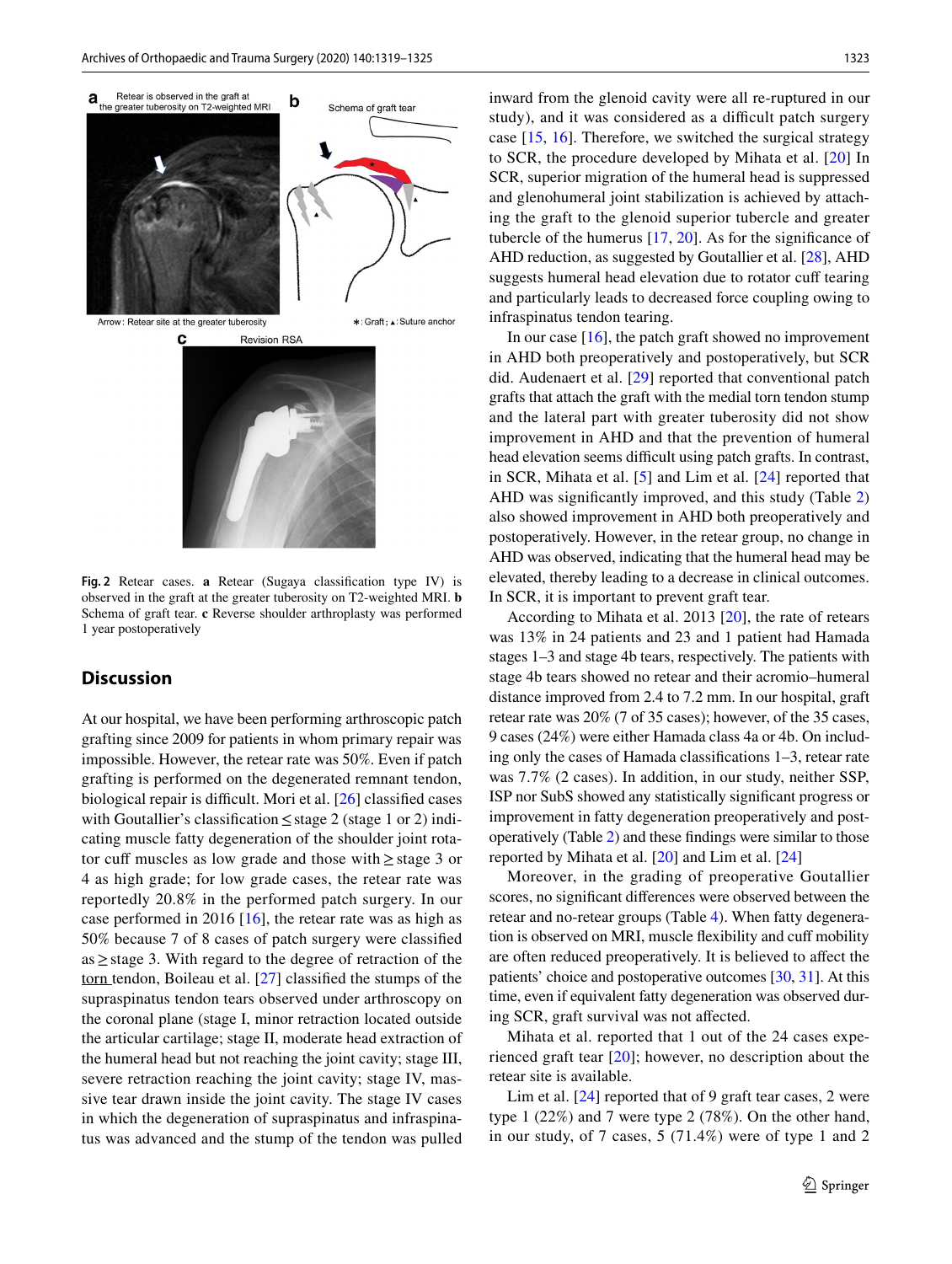(28.6%) were of type 2; these fndings were contradictory to those of Lim et al. Nakamizo et al. [\[32\]](#page-6-21) also reported retear in 3 cases (30%) of 10 ASCR (arthroscopic superior capsular reconstruction); they demonstrated that the site where retear occurred had greater tuberosity. As for graft, according to the method used, the thickness and size of the original method of Mihata et al. [[18](#page-6-22), [33\]](#page-6-23), the method of suturing at the greater tuberosity site, suturing strength, rest fxation period of suturing part, the impact on retear, such as rehabilitation, will be for further study. However, even if these problems are resolved, it is agreeable that patients with advanced arthrosis (Hamada stages 4a and b) are at high risk for retear. At our hospital, multiple regression analyses revealed signifcant diferences in the risk factors for retears; the risk factors, in descending order of importance are as follows: age  $\geq$  80 years, Hamada stage  $\geq$  4 and male sex. In elderly individuals, the quality of the graft can be a problem; thus, reconstruction using methods other than grafting might provide better outcomes. Further, via a comparative study of 10 cases of SCR (total 6 cases, including 4 women) and 9 cases of patch grafts (7 of men and 2 of women), Nakamizo et al. [\[32\]](#page-6-21) reported that 3 cases each (all men) experienced retear. Although this has not been discussed, even this study has become a risk factor for men. Although this aspect has not been examined currently, it seems to be a future research prospect; for example, future studies can assess the diferences in the weights of upper limbs between men and women and the diferences in the degree of rest after surgery. These risk factors highlight the necessity of carefully selecting the surgical techniques and the patients to be assessed when performing SCR.

Our study has some limitations. First, this was a retrospective study in which SCR was not compared in parallel with conventional patch grafting. Second, because the sample size was small, the number of parameters assessed in the multiple regression analyses was limited. Third, patient and radiographic evaluation may be biased because it has been conducted by three doctors in our hospital. Fourth, both groups (retear and no retear) were not comparable because diferent preoperative parameters were considered. Finally, only cases with a short-term follow-up period  $(< 2$  years) were included; therefore, only few reports in which the period after development is short could be evaluated in this study. In the future, we hope to report the mid-to-long-term progress of SCR in a larger sample of patients.

# **Conclusion**

While the postoperative outcomes of superior capsule reconstruction for massive rotator cuff tears were favourable, Furthermore, the SCR was not afected by the residual degeneration of the rotator cuf; it was found that the AHD and the elevation angle were improved if there was no retear of the graft against the massive rotator cuff tear, which was difficult for primary repair. The risk factors for retear after SCR, in descending order are age≥80 years, Hamada stage≥4 and male sex.

**Acknowledgements** The authors thank Crimson Interactive Pvt. Ltd. (Ulatus)–[www.ulatus.jp](http://www.ulatus.jp) for their assistance in manuscript translation and editing.

**Funding** None.

## **Compliance with ethical standards**

**Conflict of interest** Author Satoru Ohta, Author Osamu Komai, and Author Yuuki Onochi declare that they have no confict of interest.

**Open Access** This article is licensed under a Creative Commons Attribution 4.0 International License, which permits use, sharing, adaptation, distribution and reproduction in any medium or format, as long as you give appropriate credit to the original author(s) and the source, provide a link to the Creative Commons licence, and indicate if changes were made.The images or other third party material in this article are included in the article's Creative Commons licence, unless indicated otherwise in a credit line to the material. If material is not included in the article's Creative Commons licence and your intended use is not permitted by statutory regulation or exceeds the permitted use, you will need to obtain permission directly from the copyright holder.To view a copy of this licence, visit http://creativecommons.org/licenses/by/4.0/.

# **References**

- <span id="page-5-0"></span>1. Mellio AS, Savoie FH 3rd, Field LD (1997) Massive rotator cuf tears: debridement versus repair. Orthop Clin N Am 28:117–124
- <span id="page-5-1"></span>2. Walch G, Edwards TB, Boulahia A, Nove-Josserand L, Neyton L, Szabo I (2005) Arthroscopic tenotomy of the long head of the biceps in the treatment of rotator cuff tears: clinical and radiographic results of 307 cases. J Shoulder Elbow Surg 14:238–246
- <span id="page-5-2"></span>3. Boileau P, Baque F, Valerio L, Ahrens P, Chuinard C, Trojani C (2012) Isolated arthroscopic biceps tenotomy or tenodesis improves symptoms in patients with massive irreparable rotator cuff tears. J Bone Jt Surg Am 89:747-757
- <span id="page-5-3"></span>4. Kim SJ, Lee IS, Kim SH, Lee WY, Chun YM (2012) Arthroscopic partial repair of irreparable large to massive rotator cuff tears. Arthroscopy 28:761–768
- <span id="page-5-4"></span>5. Iagulli ND, Field LD, Hobgood ER, Ramsey JR, Savoie FH 3rd (2012) Comparison of partial versus complete arthroscopic repair of massive rotator cuff tears. Am J Sports Med 40:1022-1026
- <span id="page-5-5"></span>6. Yoon JP, Chung SW, Kim JY et al (2016) Outcomes of combined bone marrow stimulation and patch augmentation for massive rotator cuff tears. Am J Sports Med 44:963-971
- 7. Rhee SM, Oh JH (2017) Bridging graft in irreparable massive rotator cuff tears: autogenic biceps graft versus allogenic dermal patch graft. Clin Orthop Surg 9:497–505
- <span id="page-5-6"></span>8. Barber FA, Burns JP, Deutsch A, Labbe MR, Litchfeld RB (2012) A prospective, randomized evaluation of acellular human dermal matrix augmentation for arthroscopic rotator cuff repair. Arthroscopy 28:8–15